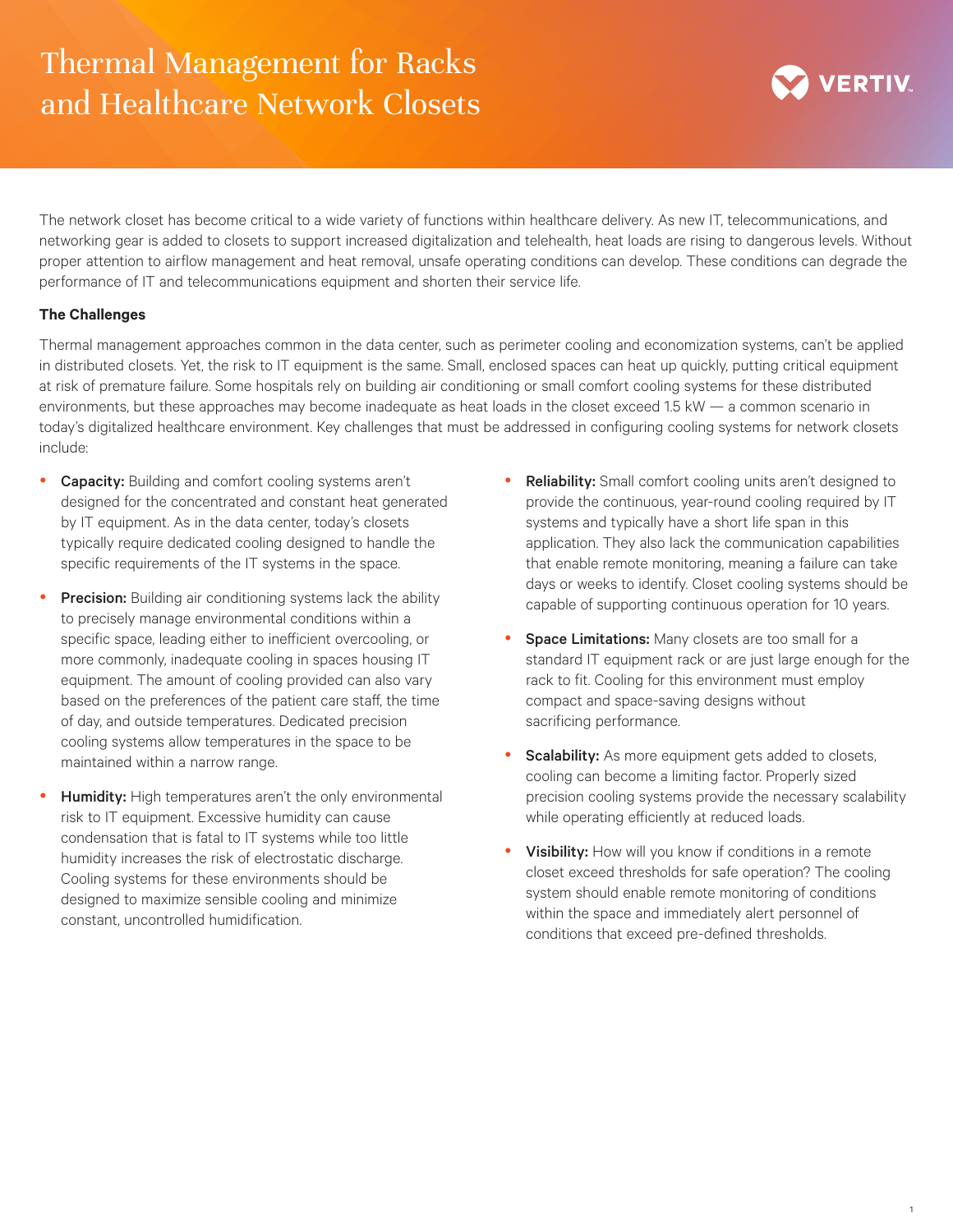# Thermal Management for Racks and Healthcare Network Closets

## **Vertiv™ Solutions**

Vertiv is a global leader in critical infrastructure that offers purposefully designed and innovative small space cooling solutions. Vertiv™ products have an outstanding reputation for reliability and are among the most efficient in their class. By offering multiple systems for small space cooling, Vertiv enables healthcare delivery networks to optimize their investment in critical infrastructure and tailors the solution to IT capacity and physical space requirements

### **Airflow Management**

Communication devices have different airflow requirements than servers. The front-to-back airflow design of IT equipment racks, particularly in a tight space, can restrict airflow through these devices.

The Vertiv™ Geist™ SwitchAir™ is a simple and effective rackmount device that creates a path for cool air to flow from the front of the rack to a switch or router's air intake. Available in active (integrated fan) or passive models, the Geist SwitchAir is easy to install and works within the same rack space as the device it is supporting. It can be deployed as a stand-alone solution to improve airflow or as a complement to a dedicated cooling system.

## **Rackmount Cooling**

The Vertiv™ VRC is a self-contained, rackmount cooling system that provides up to 3.5 kW of cooling using just 10U of rack space. The system is designed for easy installation and precise, reliable, and efficient cooling. Additional capabilities include:

- Flexibility: The Vertiv VRC easily accommodates the many different site challenges presented by small IT spaces. Its flexible duct work can be routed to reject heat to the ceiling or an adjacent space.
- **Efficiency:** The system uses variable speed components to ensure high efficiency and scalable capacity that continually matches temperature and airflow to changing loads.
- Simplicity: The Vertiv™ VRC includes an integrated heat rejection system, pre-charged with refrigerant, and plug connection for quick plug-and-play installation. Unit mounts within a standard 19-inch rack and is designed for easy handling.
- Multiple Heat Rejection options: For rooms without available heat rejection, the Vertiv VRC is also available in a split version, using just 6U of rack space, and enables outdoor heat rejection.
- Remote Monitoring: The Vertiv VRC employs Modbus-RTU protocol for connection to building management systems and can be configured with a plug-in SNMP card for monitoring over the network.



**Vertiv**™ **VRC installed in rack rejecting heat to ceiling plenum**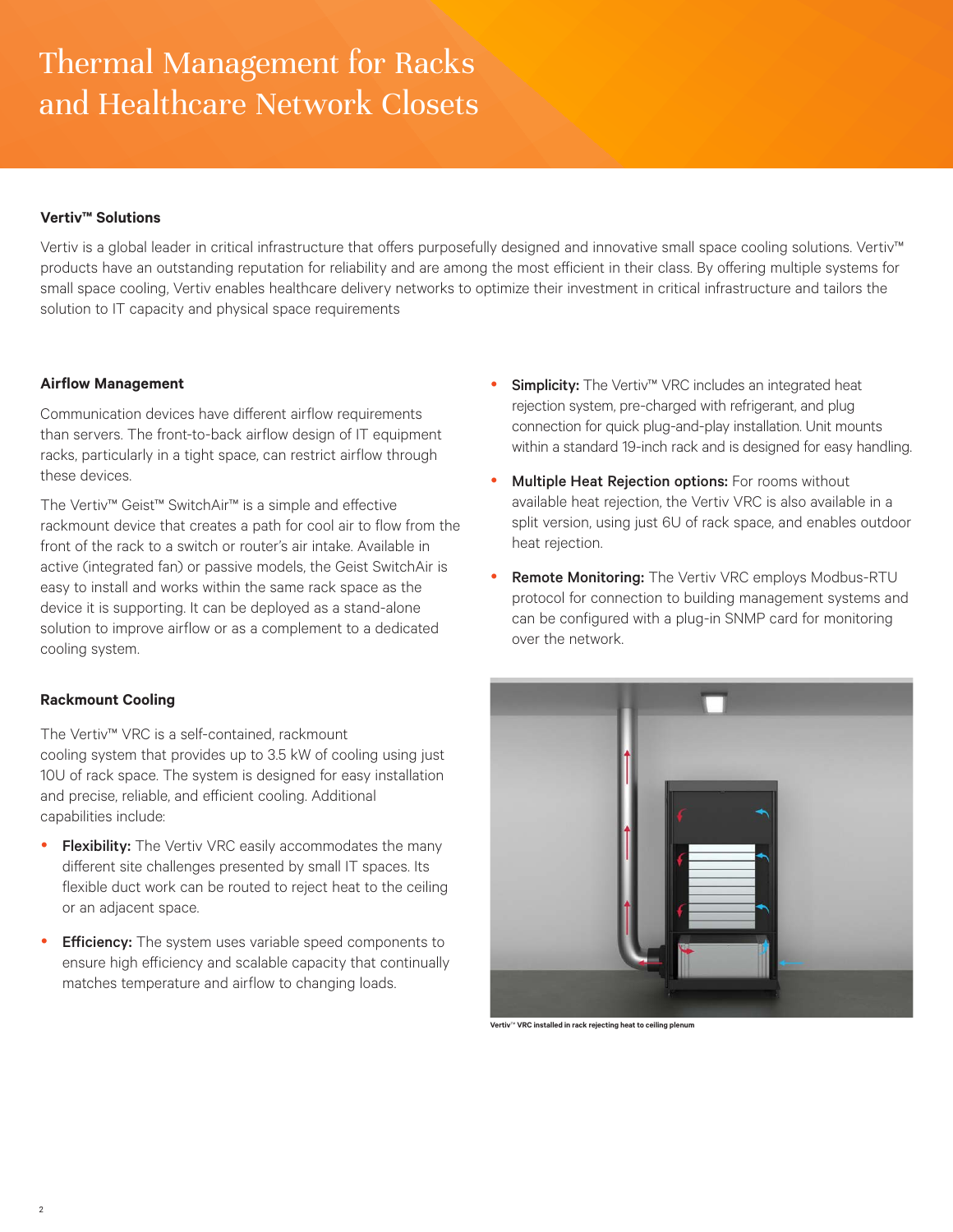

### **Wall-Mount Cooling**

The Liebert*®* DataMate is a small footprint cooling system for 24x7 temperature and humidity control in network closets, computer rooms, and other small spaces. Its low profile permits floor-mount or wall-mount installation and requires little or no floor space. Additional features include:

- High Sensible Cooling Capacity: Unlike comfort air conditioners, the Liebert DataMate is designed to the requirements of IT systems with 80% of capacity dedicated to the removal of dry "sensible" heat and 20% for control of humidity.
- Reliable Components: The system is proven in IT applications and is designed with high reliability components, including a high-efficiency copper tube, aluminum-fin evaporator coil, and a double-inlet direct-drive fan.
- Quiet Operation: The Liebert DataMate is designed to work in environments where people and IT share the same space. Compressor vibration is isolated from the chassis and the cabinet is insulated to minimize noise.



 **Liebert***®* **Mini-Mate 3 installed in ceiling**

#### **Ceiling-Mount Cooling**

For higher capacity closets, the Liebert*®* Mini-Mate 3 system provides a zero-footprint solution that supports up to 17.5 kW of equipment. Mounted in the ceiling as a split-system solution, the Liebert Mini-Mate 3 provides the efficiency and scalability needed in small IT spaces. Additional capabilities include:

- **Efficiency:** Through use of direct-drive variable speed fans and variable capacity compressors that continually match temperature and airflow to changing loads, efficiency is maximized.
- Flexibility: The Liebert Mini-Mate 3 can be installed in side-, back-, and down-airflow configurations, making it highly adaptable to locations with space limitations.
- **Reliability:** The Liebert Mini-Mate 3 is designed for 24x7 continuous operation for 10 years or more. It does not use belts and has fewer moving parts than alternative systems, significantly reducing the need for maintenance, repair and replacement.
- y **Advanced Controls:** The Liebert Mini-Mate 3 uses Liebert*®* iCOM™ controls to manage the precision cooling unit and control the environment. It delivers precise control of temperature, humidity, and fan speed while minimizing compressor wear and maximizing efficiency. It can also provide remote and return sensor reporting, standby/lead-lag rotation, and protection against coil freezing.
- **Remote Monitoring:** Remote monitoring, management, and alarm troubleshooting are available through integration with the Liebert® IntelliSlot Unity dual protocol (IS-Unity-DP) card. IS-Unity-DP provides web access, environmental sensor data, alarm notifications, and integration with Vertiv™ LIFE™ Services, Vertiv™ *Trellis*™, and Liebert*®* Nform. It also provides support for third-party protocols required to interface with building or data center management system applications.